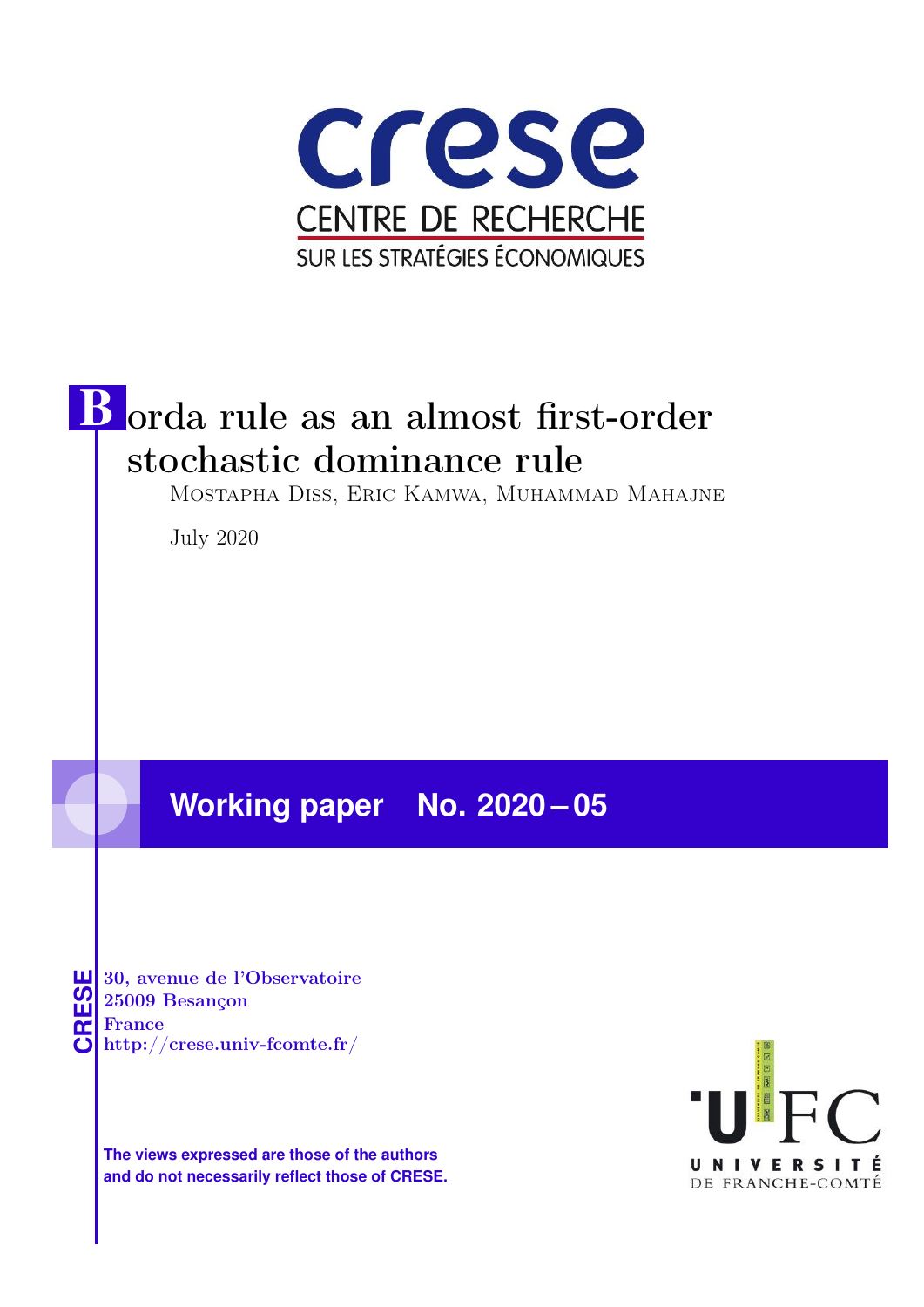## **Borda rule as an almost first-order stochastic dominance rule**

**Mostapha Diss** · **Eric Kamwa** · **Muhammad Mahajne**

2 July 2020

**Abstract** In single-winner elections and individuals expressing linear orderings, an alternative has first-order stochastic dominance if the cumulative standing for this alternative at each rank is higher than that of the other alternatives. It is well known that this criterion may fail in ranking the competing alternatives since the first-order stochastic dominance winner may not exist in some situations. Making an adaptation of a centrality measure from network theory, we introduce in this note a rule, called the almost first-order stochastic dominance rule, which selects the alternative having first-order stochastic dominance if such an alternative exists, otherwise it selects the alternative which is close to achieve first-order stochastic dominance. It turns out that this rule is equivalent to the well-studied Borda rule. This result highlights an unknown property of the Borda rule.

**Keywords**: Network, centrality, centrality measures, rankings, first-order stochastic dominance, scoring rules, Borda's rule. JEL Classification Number: C71, D71, D72, D85.

#### **1 Introduction**

Voting theory is full of a multitude of voting rules that can allow groups of individuals to make collective decisions. In practice, the rules differ from one group to another and the choice of a rule often depends on criteria which may be specific to

M. Diss

E. Kamwa

M. Mahajne

CRESE EA3190, Univ. Bourgogne Franche-Comté, F-25000 Besançon, France. E-mail: mostapha.diss@univ-fcomte.fr

LC2S UMR CNRS 8053, Univ. des Antilles, F-97275 Schoelcher Cedex, France. E-mail: eric.kamwa@univ-antilles.fr

GATE UMR CNRS 5824, Univ Lyon, UJM Saint-Etienne, F-42023 Saint-Etienne, France. E-mail: mahajnah@gate.cnrs.fr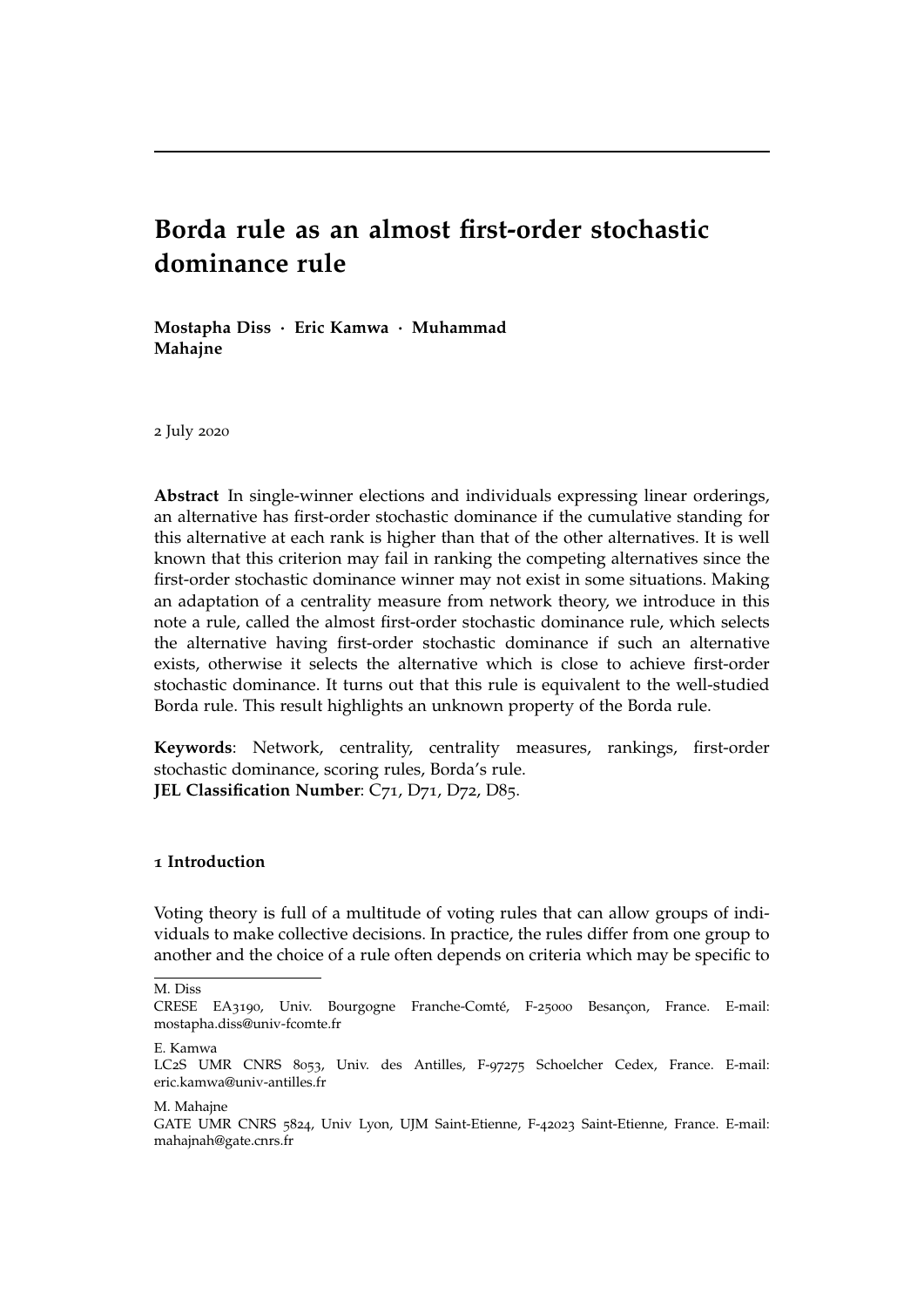the group and to the objectives pursued. Most of the popular voting rules belong to the family of the so-called scoring rules. With scoring rules, points (weights) are given to the alternatives in the running according to the position they occupy in the preferences (rankings) of the individuals taking part in the collective decisionmaking process; the winner is the alternative with the highest total number of points.

It should nevertheless be noted that given a preference profile, that is a list of preferences of a group of individuals over a set of alternatives, varying the voting rule (the points) can also vary the outcome (Saari, 1992, 1999). According to Stein et al. (1999), it is important to investigate how changing the assignment of point values will affect the outcome of the aggregation process and one way to do this is to use stochastic dominance. This concept has been originally developed in the traditional expected utility framework, and is now widely used in many other fields including economics, finance, mathematics, insurance, etc.<sup>1</sup> Given a preference profile, if for each rank, the cumulative standings (frequencies) of an alternative *a* are greater or equal to those of alternative *b*, then *a* is said to have a *first-order stochastic dominance* over *b*. The cumulative standings of a given alternative represent the number of individuals that rank this alternative over a certain rank. According to Stein et al. (1999), stochastic dominance finds all its importance in situations in which we are not able to point out exactly which system of points is the right one to use; if an alternative *a* has first-order stochastic dominance over an alternative *b*, then *a* will get a higher score than *b* for any possible scoring rule. In other words, an alternative with first-order stochastic dominance over each of its opponents, when it exists for a preference profile, would win using any scoring rule. In such a case, we may say (with no ambiguity) that this profile exhibits a first-order stochastic dominance consensus since all the scoring rules agree; therefore, the choice of the points system does not matter in terms of "the right one to  $11$ Se $''$ .

Note that the existence of an alternative with first-order stochastic dominance over each of its opponents is not always guaranteed. Furthermore, for some preference profiles, it may happen that first-order stochastic dominance does not allow two alternatives to be ranked. Indeed, we can find situations in which most individuals rank an alternative *a* before an alternative *b* but there is no stochastic dominance between the two alternatives (Leshno and Levy, 2002). In such rather specific situations, Leshno and Levy (2002) argue that some relaxations may provide advantages over of stochastic dominance in several contexts. In this sense, they proposed, especially for research in finance, the *almost stochastic dominance* concept as a subsidiary approach to the stochastic dominance (see also Tzeng et al., 2013). According to Leshno and Levy (2002), with almost stochastic dominance rules, it is possible that the distribution of standings on two prospects under comparison do not obey any stochastic dominance but, with a small change made in the cumulative standings, stochastic dominance rules will reveal a preference. It should be noted that if an alternative stochastically dominates another, the almost stochastic domination is also established. In this note, our objective is to reclaim the idea of almost first-order stochastic dominance in the context of the aggrega-

<sup>&</sup>lt;sup>1</sup> See for instance Levy (2006) for a review.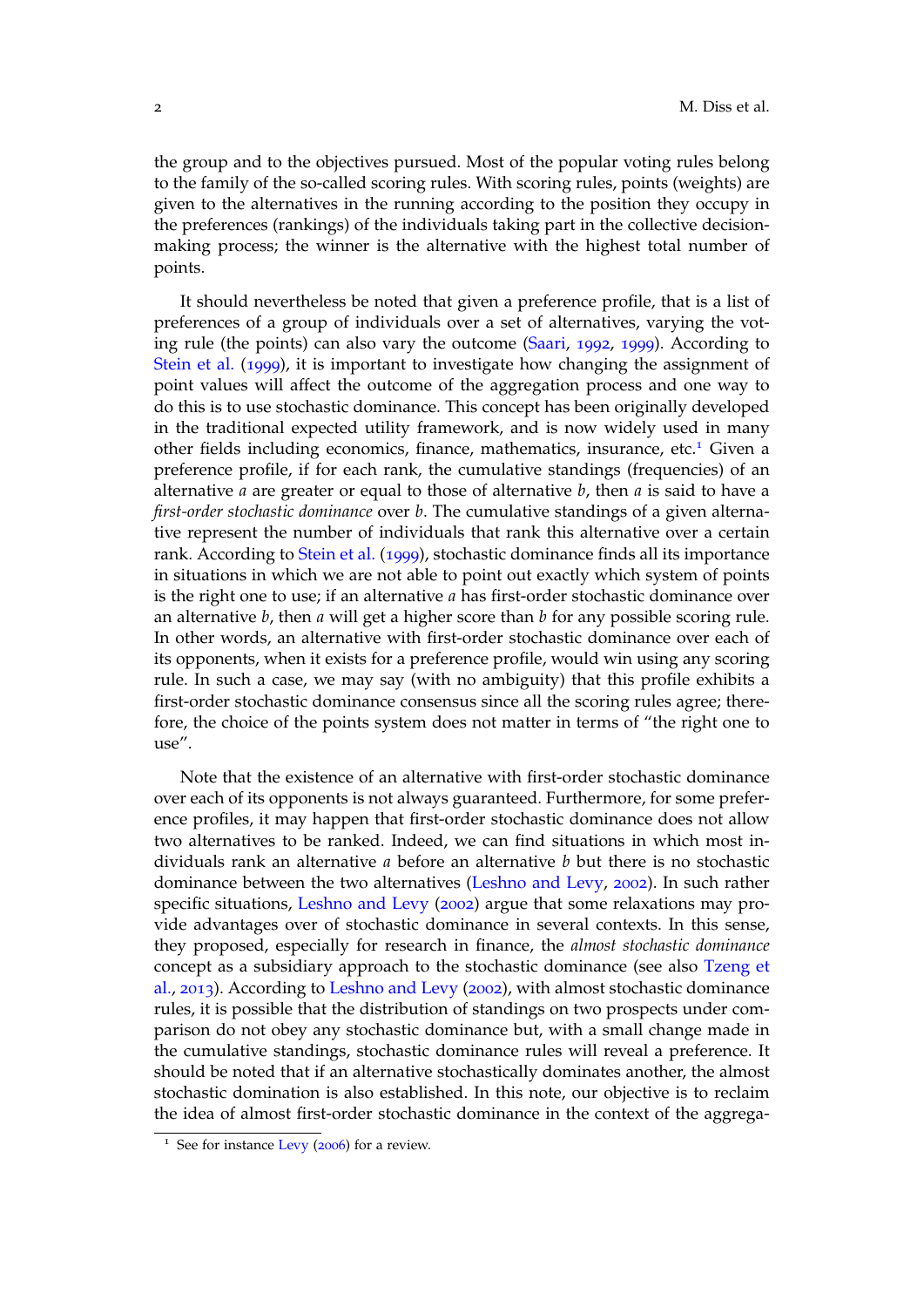tion of individual preferences in order to propose a "relaxation" of the classical stochastic dominance as developed in this context.

So, in this spirit, in the absence of an alternative having the first-order stochastic dominance, we could construct a rule which would choose the alternative(s) requiring the least number of transformations in individual preferences in order to achieve first-order stochastic dominance. With such a rule, we will see that determining the least number of transformations in individual preferences requires the use of metrics. However, it is well-known that the use of metrics comes up against a computational problem whose complexity can increase with the number of alternatives in the running. We may well achieve the same result as the rule that we have just described while circumventing this complexity by resorting to the *Almost first-order Stochastic Dominance Rule* (ASDR) that we introduce in this note. ASDR is based on an adaptation, from network theory to voting theory, of a generic measure of centrality which sums the differences between each vertex's centrality score and that of the most central vertex. In network theory or graph theory, centrality measures the extent of inequality among vertex centrality scores and it usually describes the network positions of vertices. Without being exhaustive, the reader may refer to Freeman (1979), Golbeck (2015, 2013) and Marsden (2015) for an overview of the centrality measures. In this note, we show that our almost first-order stochastic dominance rule is simply equivalent to the Borda rule. This result thus highlights an unknown property of the Borda rule.

The rest of the paper is organized as follows: Section 2 is devoted to basic definitions; in Section 3, we introduce our almost first-order stochastic dominance rule and we provide our main result. Section 4 concludes.

#### **2 Notation and definitions**

Let  $A = \{a, b, \ldots\}$  be a set of K alternatives and  $N = \{1, 2, \ldots, n\}$  a finite set of *n* individuals ( $K, n \geq 2$ ). Every individual  $i \in N$  is assumed to have a linear order  $\succ_i$  on *A*; this means that each individual ranks the alternatives from the most desirable one to the least desirable one. Let  $\mathcal{L}(A)$  be the set of all linear orders on *A* and we refer to the elements of  $\mathcal{L}(A)$  as preference relations. We denote by  $\pi = (\succ_1, \ldots, \succ_n)$  a preference profile which gives the preference relations of all of the *n* individuals. We denote by  $P = \mathcal{L}(A)^n$  the set all possible preference profiles. For any preference relation  $\succ_i \in \mathcal{L}(A)$  and for any alternative  $a \in A$ , the rank of a in ≻<sub>*i*</sub> is defined by  $rank_{\succ_i}(a) = K - |\{b \in A : a \succ_i b, b \neq a\}|$ .

A social choice rule is a function that assigns a nonempty subset of alternatives in *A* to each preference profile  $\pi \in P$ . A special class of social choice rules consists of *scoring rules*. A scoring rule is characterized by a *K*-tuple  $w = (w_1, w_2, \dots, w_K)$ of non-negative scores (weights) with  $w_1 \geq w_2 \geq \ldots \geq w_k$  and  $w_1 > w_k$ . Given a preference profile *π*, each individual *i* assigns *w<sup>k</sup>* points to an alternative ranked *k*-th in her preference relation, for  $k = 1, 2, ..., K$ . That is, each individual assigns  $w_1$  points to her most preferred alternative,  $w_2$  points to the second best alter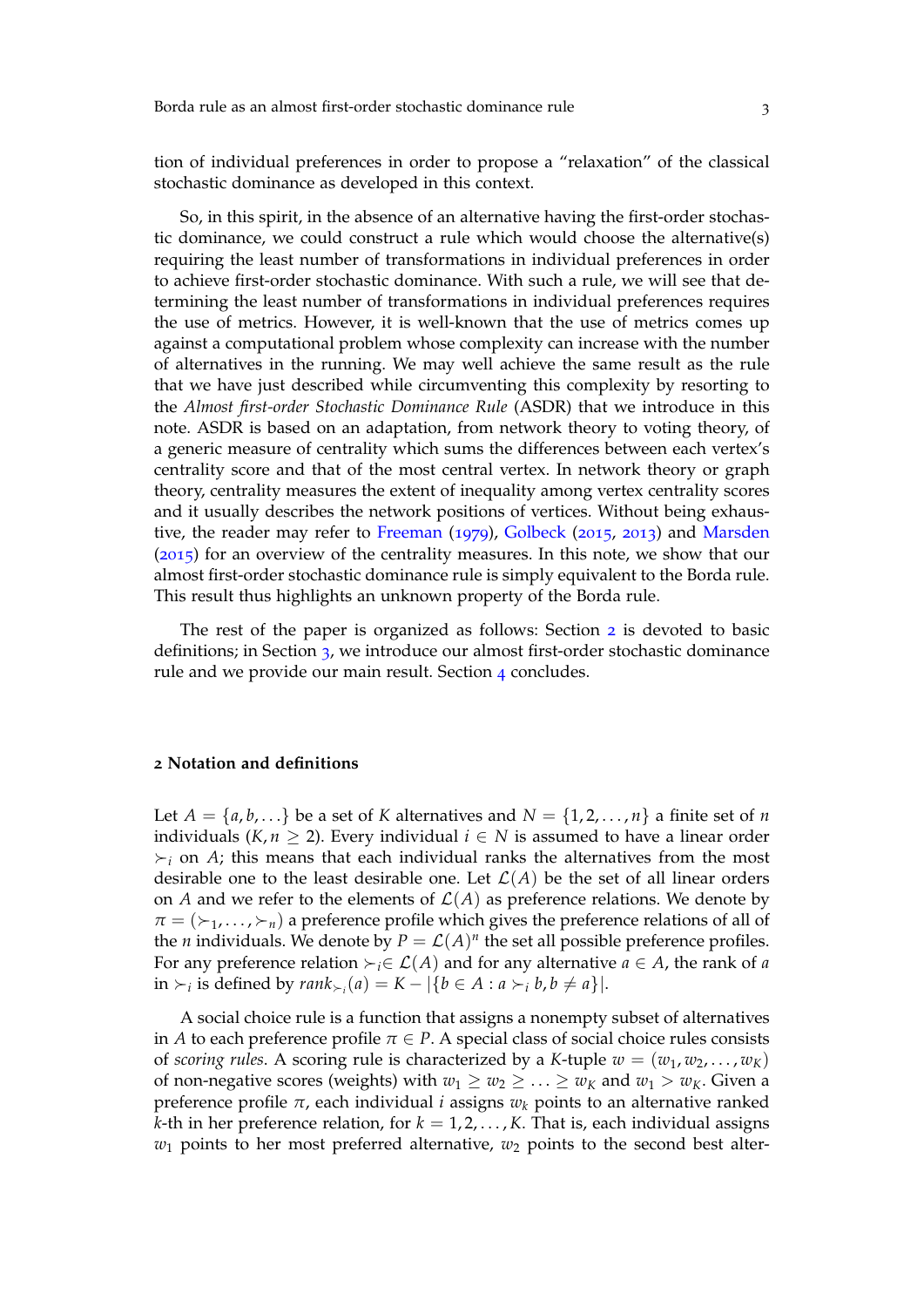native and so on. The scoring rule associated with the scores in *w* chooses the alternative(s) with the maximum total score.

Given the set *A* and a preference profile  $\pi$ , it is well known that the scoring rule defined by *w* and the one defined by  $\alpha w + \beta$  are equivalent, for any  $\alpha > 0$  and  $\beta \in \mathbb{R}$ . Therefore, we will restrict our attention throughout the paper to the vector  $w = (w_1, w_2, \dots, w_K)$  where  $w_K = 0$ .

For every preference profile  $\pi \in P$ , let us introduce the quantity  $f^a_\pi(k)$  to define the number of individuals ranking alternative *a* at the position  $k \in [1, K]$ :

$$
f_{\pi}^{a}(k) = |\{i \in N : rank(a) = k\}|
$$
 (1)

Using (1), the total score of an alternative *a* under the scoring rule *w* is given by

$$
S_w(\pi, a) = \sum_{k=1}^{K-1} w_k f_{\pi}^a(k)
$$
 (2)

and the first-order cumulative standings (frequencies) for *a* is given by

$$
F_{\pi}^{a}(k) = |\{i \in N : rank(a) \le k\}|
$$
  
= 
$$
\sum_{j=1}^{k} f_{\pi}^{a}(j)
$$
 (3)

Many well-known scoring rules have received a considerable amount of attention in the social choice literature due to their intuitive appeal and we can define these rules using the first-order cumulative standings. For instance, the *Plurality rule* (PR) is the voting rule associated with the scoring vector  $(1, 0, \ldots, 0)$ ; it easily comes that the score of alternative *a* under PR denoted (with no ambiguity) by *S*<sub>PR</sub>( $\pi$ , *a*) is given by *S*<sub>*PR*</sub>( $\pi$ , *a*) = *F*<sub> $pi$ </sub><sup> $a$ </sup>(1). The *Negative Plurality rule* (NPR) is associated with the vector  $(1, 1, \ldots, 1, 0)$  and  $S_{NPR}(\pi, a) = F^a_\pi(K - 1)$ . The *Borda rule* (BR) is associated with the vector  $(K-1, K-2, \ldots, 1, 0)$  and  $S_{BR}(\pi, a) = \sum_{k=1}^{K-1} F_{\pi}^a(k)$ . Finally, for  $1 \le t \le K - 1$ , the *t-approval voting rule* (t-AV) is associated with the vector  $(1,\ldots,1)$  $\left\lfloor \bigwedge\limits_{i} \right\rfloor$ , 0, . . . , 0) and  $S$ <sub>*t*−*AV*</sub>( $π$ , *a*) =  $F^a_π(t)$ . Note that Saari (1999) showed

*t* that alternative *a* is chosen by all the scoring rules if and only if it is chosen by all the *t*-approval voting rules for  $t = 1, 2, \ldots, K - 1$ .

We now introduce the definition of first-order stochastic dominance as already given in Stein et al. (1999).<sup>2</sup>

**Definition 1.** For  $a, b \in A$  and a given preference profile  $\pi \in P$ , alternative a has *first-order stochastic dominance* over alternative *b*, denoted by  $a \succ_{\text{FOSD}} b$ , if  $F^a_\pi(k) \geq$  $F^b_\pi(k)$  for all  $1 \leq k \leq K-1$  with a strict inequality for at least one *k*.

We will then say that alternative *a* exhibits *first-order stochastic dominance* (or alternative *a* is the *first-order stochastic dominance winner*) if *a*  $\succ$ <sub>FOSD</sub> *b*, for all *b*  $\in$  $A \setminus \{a\}$ . Such an alternative should be unique if it exists.

<sup>&</sup>lt;sup>2</sup> See also Kondratyev (2018).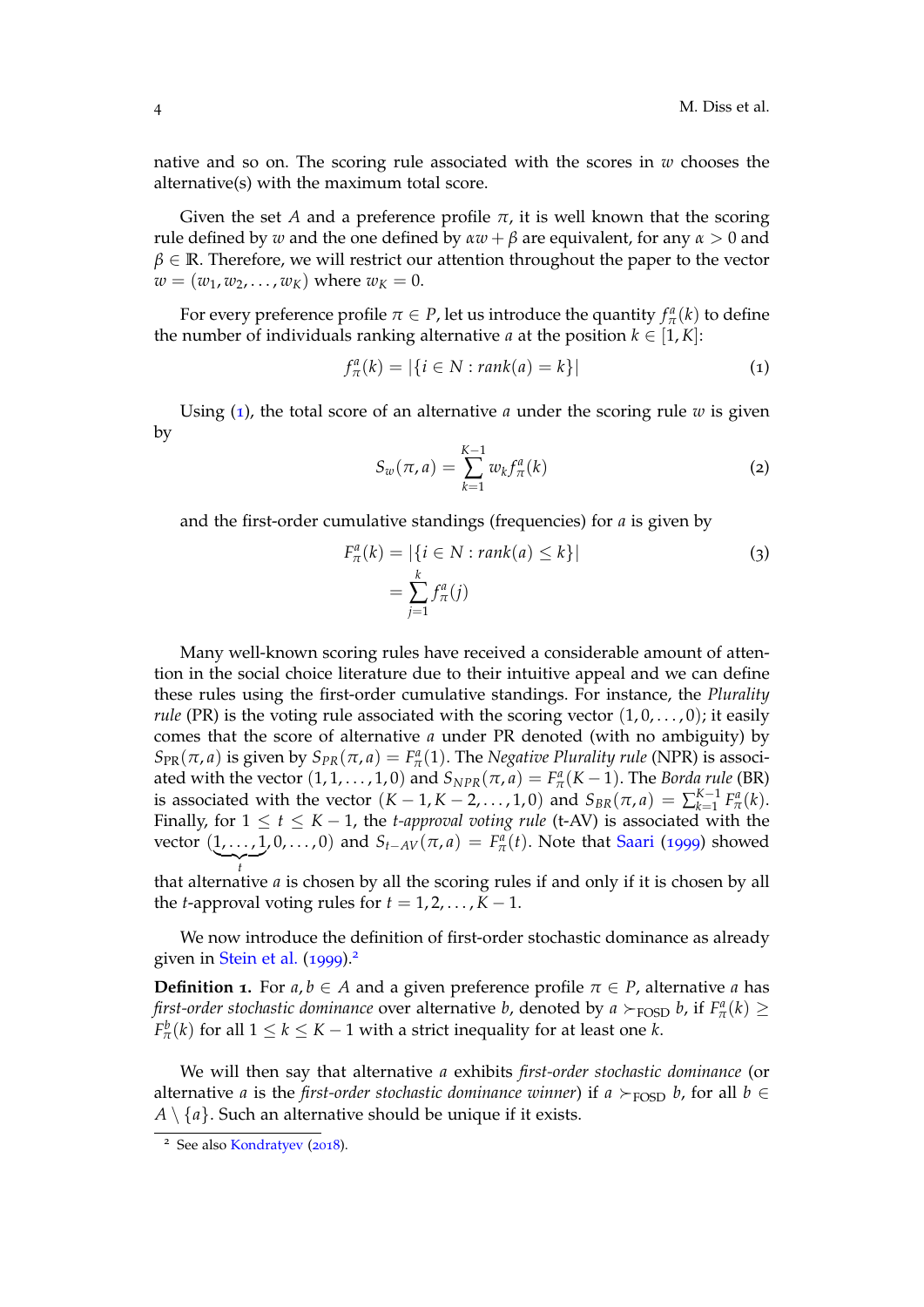Borda rule as an almost first-order stochastic dominance rule 5

It should be noted that for a given preference profile  $\pi$ , if  $a >_{\text{FOSP}} b$ , this implies  $S_w(\pi, a) > S_w(\pi, b)$  for all *w* (Stein et al., 1999). More, if *a* exhibits firstorder stochastic dominance, then it is the winner for all scoring vectors *w*. In other words, first-order stochastic dominance for a given alternative also means *scoring consensus* for this alternative since all the scoring rules will agree on it as the same winner.

#### **3 From centrality to first-order stochastic dominance**

Stochastic dominance seems to be very attractive from a theoretical viewpoint. However, some issues can be addressed for its practical application. Indeed, it is easy to find examples of preference profiles where stochastic dominance cannot rank the competing alternatives. In this sense, stochastic dominance might be too rigid in practice. Worse still, for some preference profiles, an alternative with first-order stochastic dominance may not exist. This reminds us of the concept of Condorcet winner, for instance, which is very popular in the social choice literature. A Condorcet winner is an alternative which is preferred to each of the other competing alternatives by a simple majority of individuals. Such an alternative does not always exist and it should be unique if it exists. A voting rule is called Condorcet consistent if it always chooses the Condorcet winner when one exists. Many voting rules have been introduced in the literature in order to implement the idea of selecting the closest alternative to the Condorcet winner when one does not exist.

In accordance with the spirit of Condorcet's analysis, one extension of the firstorder stochastic dominance might be to define a voting rule which always selects the alternative having first-order stochastic dominance if such an alternative exists, otherwise it selects the alternative which needs the minimal amount of changes in the preference profile in order to achieve first-order stochastic dominance. More exactly, given a preference profile  $\pi \in P$ , we can define a rule (denoted by *G*) as follows:

$$
G(\pi) = \arg\min_{a \in A} d(a)
$$

With  $d(a) = \min$  $\pi$ <sup>*c*</sup>∈*H*(*a*)  $d(\pi, \pi')$  and  $H(a) = {\pi' \in P : a \succ_{\text{FOSD}} b, \forall b \in A \setminus \{a\}}.$ 

The quantity  $d(\pi, \pi')$  defines a metric and  $\pi'$  is a new preference profile (obtained from  $\pi$ ) defined such that an alternative having first-order stochastic dominance exists. The two commonly used metrics are the following:<sup>3</sup>

**–** The *inversion metric* where *d*(*π*, *π* 0 ) is the minimum number of pairwise adjacent transpositions needed to obtain  $\pi'$  from  $\pi$ . Alternatively, it is the number of pairs of alternatives in  $A$  that are ranked differently by  $\pi$  and  $\pi'.$  This metric is also known as the *Kemeny's metric* (Kemeny, 1959, Kemeny and Snell, 1962).

<sup>&</sup>lt;sup>3</sup> A review of distance-based rules can be found in Truchon (2007).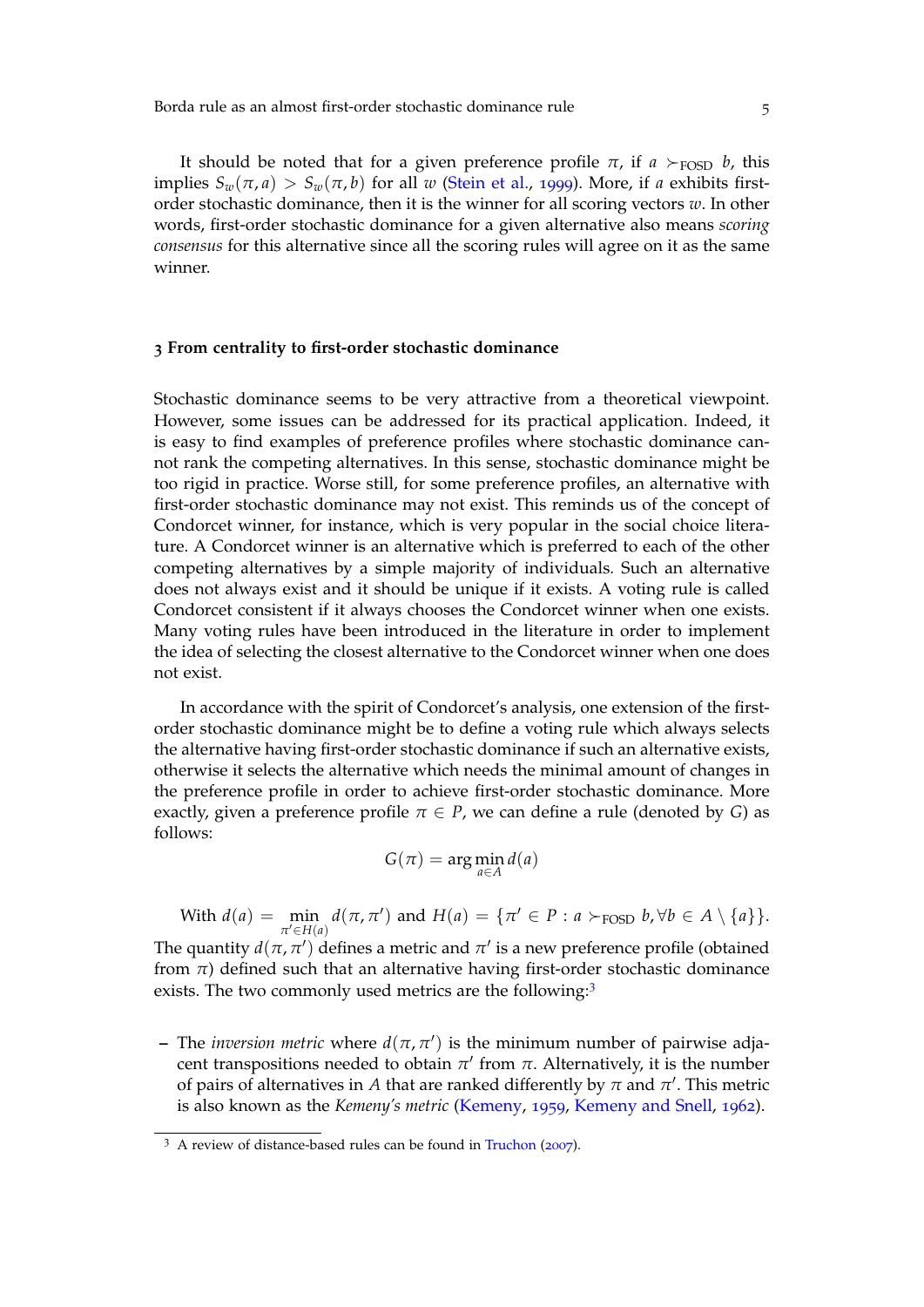$-$  The *edge metric* where  $d(\pi, \pi')$  is the minimum number of pairwise transpositions (not necessarily adjacent) needed to obtain  $\pi'$  from  $\pi^4$ 

Note that in some preference profiles with a large *K*, it is well-known in the literature of social choice theory that it may be difficult to find the winner under these possibilities since the Kemeny and the edge metrics suffer from a high computational costs (Bartholdi et al., 1989, Brandes, 2001, Hemaspaandra et al., 2005). Therefore, we define a "substitute rule" which we call the *almost first-order stochastic dominance rule* in accordance with the spirit of this appellation in the literature.

**Definition 2.** Given a preference profile  $\pi \in P$ , the *Almost first-order Stochastic Dominance Rule* (ASDR) is defined as follows:

$$
ASDR(\pi) = \arg\min_{a \in A} \tilde{d}(a)
$$
  
where,  $\tilde{d}(a) = \sum_{k=1}^{K-1} \left[ \left( \max_{x \in A} F_{\pi}^{x}(k) \right) - F_{\pi}^{a}(k) \right].$ 

The rational behind  $\tilde{d}(a)$  is to sum the differences between the first-order cumulative standings of alternative *a* and that of the most first-order cumulative standing for every rank *k*. The winning alternative under ASDR is then the one minimizing this sum. As noticed before,  $\tilde{d}(a)$  is a function adapted from a generic measure of centrality which sums the differences between each vertex's centrality score and that of the most central vertex (see for instance Freeman, 1979, Golbeck, 2015, 2013, Marsden, 2015). In network theory or graph theory, centrality measures the extent of inequality among vertex centrality scores and it usually describes the network positions of vertices. A measure of centrality is one of the core principles of network analysis and it measures how central or important a node is in the network, i.e., this is used as an estimate of its importance in the network. So, based on this generic measure, our ASDR is a relaxation of stochastic dominance, which allows small changes of the stochastic dominance principle to avoid situations where most individuals rank one alternative ahead another but stochastic dominance cannot rank them. With ASDR, we are now able to rank otherwise unrankable alternatives.

Note that ASDR also selects the alternative which has first-order stochastic dominance when it exists. This is simple to show: if a given alternative *a* has firstorder stochastic dominance, we get  $\max_{x \in A} F_{\pi}^x(k) = F_{\pi}^a(k)$  for all  $1 \leq k \leq K - 1$ , then  $\tilde{d}(a) = 0$ . Let us consider an example in order to illustrate how ASDR operates.

**Example 1.** Consider the following profile of  $n = 206$  individuals on  $K = 4$  alternatives *a*, *b*, *c*, and *d*.

<sup>4</sup> Extending betweenness centrality for nodes, the edge metric relies on the computation of shortest paths in a network (Brandes, 2001). The betweenness centrality captures how much a given node is in-between others. It is measured with the number of shortest paths between any couple of nodes in the graphs that passes through the target node (Golbeck, 2015, 2013).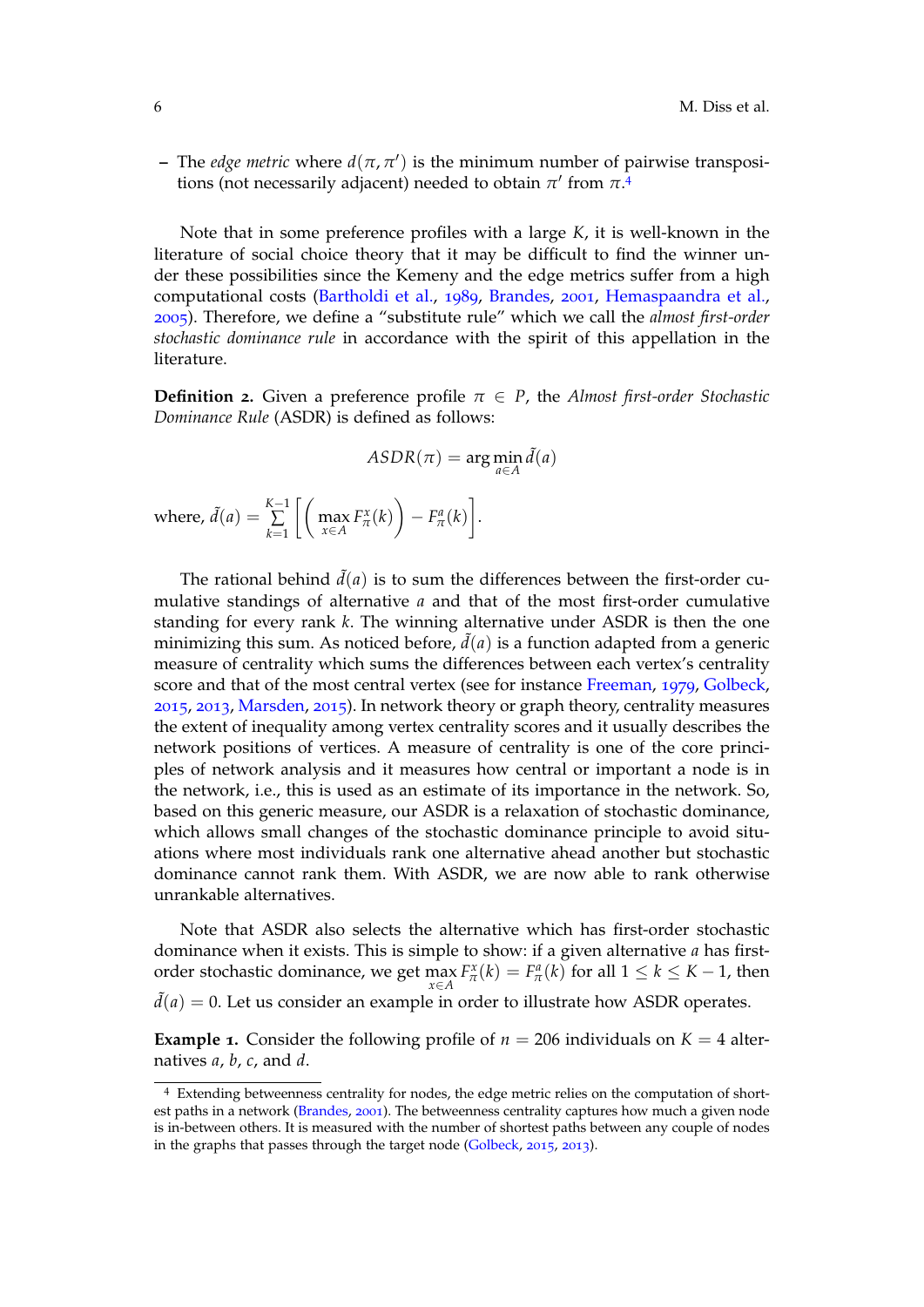|  |  |  |  |  |  |  | 1 6 18 7 6 6 13 9 6 3 7 11 6 4 11 1 3 22 7 2 43 1 8 5 |  |  |  |  |  |
|--|--|--|--|--|--|--|-------------------------------------------------------|--|--|--|--|--|
|  |  |  |  |  |  |  | aaaaaab b b b b b c c c c c d d d d d d               |  |  |  |  |  |
|  |  |  |  |  |  |  | bbc cdda accdd aabbdd aabbcc                          |  |  |  |  |  |
|  |  |  |  |  |  |  | cdb dbcc dadac bda dabbca cab                         |  |  |  |  |  |
|  |  |  |  |  |  |  | d c d b c b d c d a c a d b d a b a c b c a b a       |  |  |  |  |  |

We report the values of the function  $F_{\pi}^x(k)$  for each alternative as follows:

| $\chi$                | $F_{\pi}^x(1)$ | $F_{\pi}^{x}(2)$ | $F_{\pi}^{x}(3)$ | $F_{\pi}^x(4)$ |
|-----------------------|----------------|------------------|------------------|----------------|
| a                     | 44             | 85               | 163              | 206            |
| h                     | 49             | 112              | 176              | 206            |
| C                     | 47             | 94               | 128              | 206            |
| d                     | 66             | 121              | 151              | 206            |
| $\max F_{\pi}^{x}(k)$ | 66             | 121              | 176              | 206            |

Note first that  $F^d_\pi(k)$  is maximal when  $k = 1$  and  $k = 2$ , while it is not in the only case of  $k = 3$ , and naturally  $F^d_\pi(k) = 206$  as for the other alternatives. However, we get  $b \succ_{\text{FOSD}} a$ ,  $b \succ_{\text{FOSD}} c$ ,  $d \succ_{\text{FOSD}} c$  and there is no other domination relation in the sense of first-order stochastic dominance. It follows that there is no alternative which has first-order stochastic dominance. We then compute,

$$
\tilde{d}(a) = (66 - 44) + (121 - 85) + (176 - 163) = 71
$$
  
\n
$$
\tilde{d}(b) = (66 - 49) + (121 - 112) + (176 - 176) = 26
$$
  
\n
$$
\tilde{d}(c) = (66 - 47) + (121 - 94) + (176 - 128) = 94
$$
  
\n
$$
\tilde{d}(d) = (66 - 66) + (121 - 121) + (176 - 151) = 25
$$

So,  $ASDR(\pi) = \{d\}.$ 

The reader can easily check that  $BR(\pi) = \{d\}$  since  $S_{BR}(\pi, a) = 292$ ,  $S_{BR}(\pi, b) = 337$ ,  $S_{BR}(\pi, c) = 269$  and  $S_{BR}(\pi, d) = 338$ .

Our main result in this note is given in Theorem 1 and states that our almost first-order stochastic dominance rule is equivalent to the well-known Borda rule.

**Theorem 1.**  $ASDR(\pi) = BR(\pi)$ .

*Proof* Let us assume a given preference profile  $\pi \in P$  in which  $ASDR(\pi) = x$ . This means that for all  $y \in A \setminus \{x\}$ , we get  $\tilde{d}(x) - \tilde{d}(y) < 0$ . Knowing that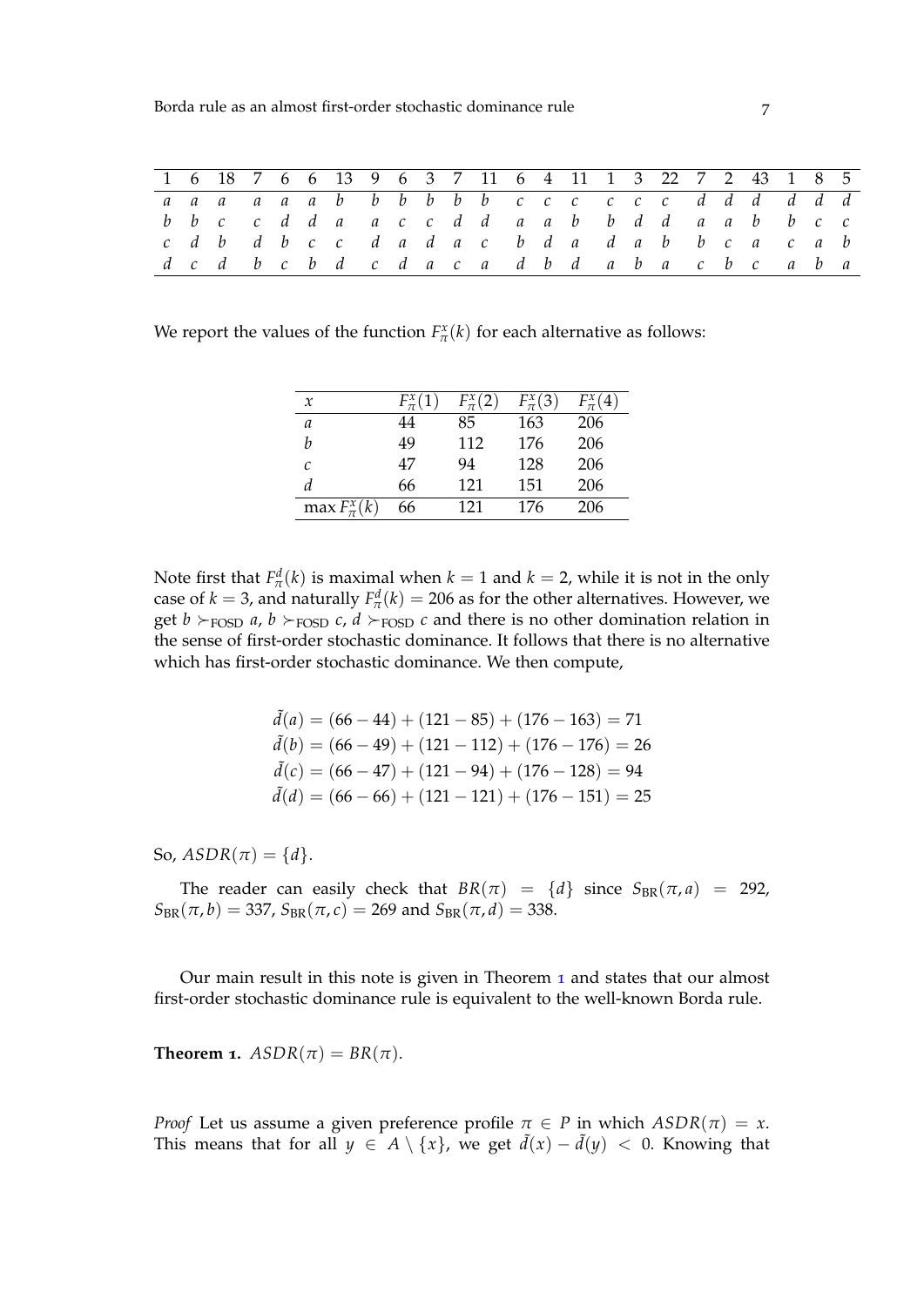$\max_{a \in A} F_{\pi}^a(K) = F_{\pi}^x(K) = F_{\pi}^y(K)$ , let us compute  $\tilde{d}(x) - \tilde{d}(y)$ .

$$
\tilde{d}(x) - \tilde{d}(y) = \left(\sum_{k=1}^{K-1} \left[ \max_{a \in A} F_{\pi}^{a}(k) - F_{\pi}^{x}(k) \right] \right) - \left(\sum_{k=1}^{K-1} \left[ \max_{a \in A} F_{\pi}^{a}(k) - F_{\pi}^{y}(k) \right] \right)
$$
\n
$$
= \left(\sum_{k=1}^{K-1} \max_{a \in A} F_{\pi}^{a}(k)\right) - \left(\sum_{k=1}^{K-1} F_{\pi}^{x}(k)\right) - \left(\sum_{k=1}^{K-1} \max_{a \in A} F_{\pi}^{a}(k)\right) - \left(\sum_{k=1}^{K-1} F_{\pi}^{y}(k)\right)
$$
\n
$$
= \left(\sum_{k=1}^{K-1} F_{\pi}^{y}(k)\right) - \left(\sum_{k=1}^{K-1} F_{\pi}^{x}(k)\right)
$$
\n
$$
= S_{BR}(\pi, y) - S_{BR}(\pi, x)
$$

It follows that  $\tilde{d}(x) - \tilde{d}(y) < 0 \Leftrightarrow S_{BR}(y) < S_{BR}(x)$ . So,  $ASDR(\pi) = BR(\pi)$ . □

#### **4 Conclusion**

In this note, we have managed to highlight a new property of the Borda rule. As the stochastic dominance approach may fail as a ranking criterion in some situations, we have first showed that we may introduce a rule which always picks an alternative with first-order stochastic dominance when it exists and, otherwise, the alternative which needs a small number of changes in the individual preferences to reach first-order stochastic dominance. This rule may be difficult to handle due to the high computational costs of the metrics on which the rule is built. As a consequence and following one of the centrality measures, we have introduced an almost first-order stochastic dominance rule as a substitute and we have showed that it is exactly equivalent to the well-known Borda rule. To summarize, if the decision maker wants to follow the recommendations of the aforementioned measure of centrality to implement the principle of stochastic dominance in the context of preference aggregation, then she can use the Borda rule.

### **Acknowledgements**

M. Diss and M. Mahajne would like to thank financial supports from Université de Lyon (project INDEPTH Scientic Breakthrough Program of IDEX Lyon) within the program Investissement d'Avenir (ANR-16-IDEX-0005). The first author also thanks financial supports from Université de Franche-Comté within the program Chrysalide-2020.

#### **References**

Bartholdi III J., Tovey C.A., Trick M.A. (1989) Voting schemes for which it can be difficult to tell who won the election. Social Choice and Welfare 6:157-165.